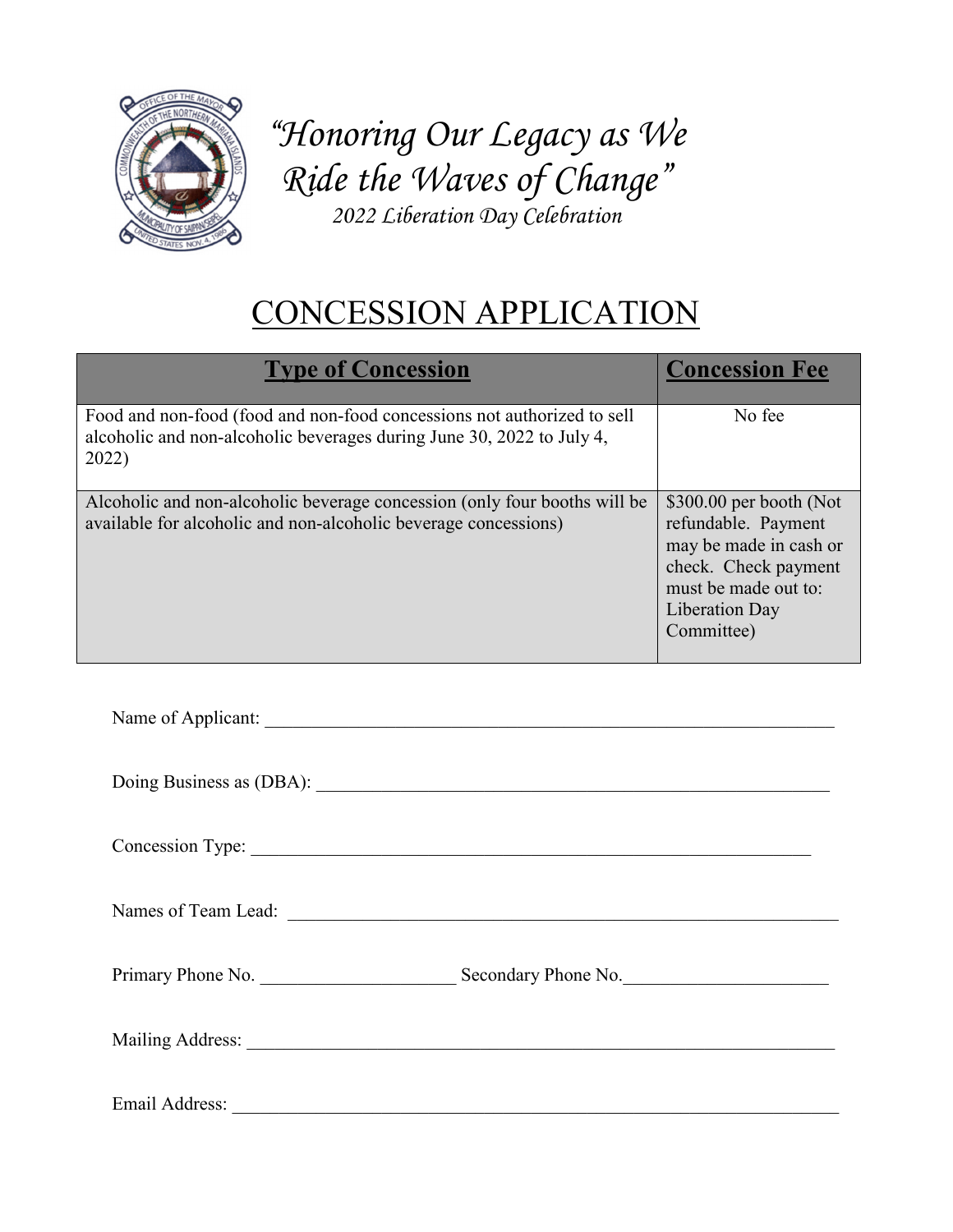

## **CONCESSION AGREEMENT**

This Concession Agreement ("Agreement") is made this day, 1022 by and between the Office of the Mayor of Saipan, the 2022 Fourth of July Liberation Day Committee (collectively "Committee") and  $($ "Concessionaire" or collectively the "Concessionaire").

**WHEREAS**, the Office of the Mayor of Saipan ("MOS") is charged with the responsibility to organize, operate, and implement festivities commemorating the liberation of the people of Saipan after the Battle of Saipan in World War II;

**WHEREAS**, Municipal Ordinance No. 86 (approved on 16 January 1968) charged the Office of the Mayor of Saipan with the responsibility to appoint and supervise the Committee to assist the Mayor of Saipan plan, organize, and oversee the celebration of the Fourth of July liberation day event;

**WHEREAS**, the purpose of the rules and regulations contained in this Agreement is to provide a standard for the operation of the 2022 Fourth of July liberation day concession activities, so as to ensure and promote a safe, cheerful, and memorable celebration;

**NOW, THEREFORE**, the Committee and Concessionaire agree to abide by the rules and regulations set forth below and to do so at all times during the effective date of this Agreement:

**1. APPLICATION FOR CONCESSION LICENSE**: Any person or entity who wishes to operate a concession during the 2022 Fourth of July liberation day festivities must first apply for and be issued a concession license. In order to apply, an applicant must submit a completed application form provided by the Committee. No application fee is required to apply. Applications are due and must be delivered in person to the Committee no later than **Wednesday, June 10, 2022, 4:00 p.m.**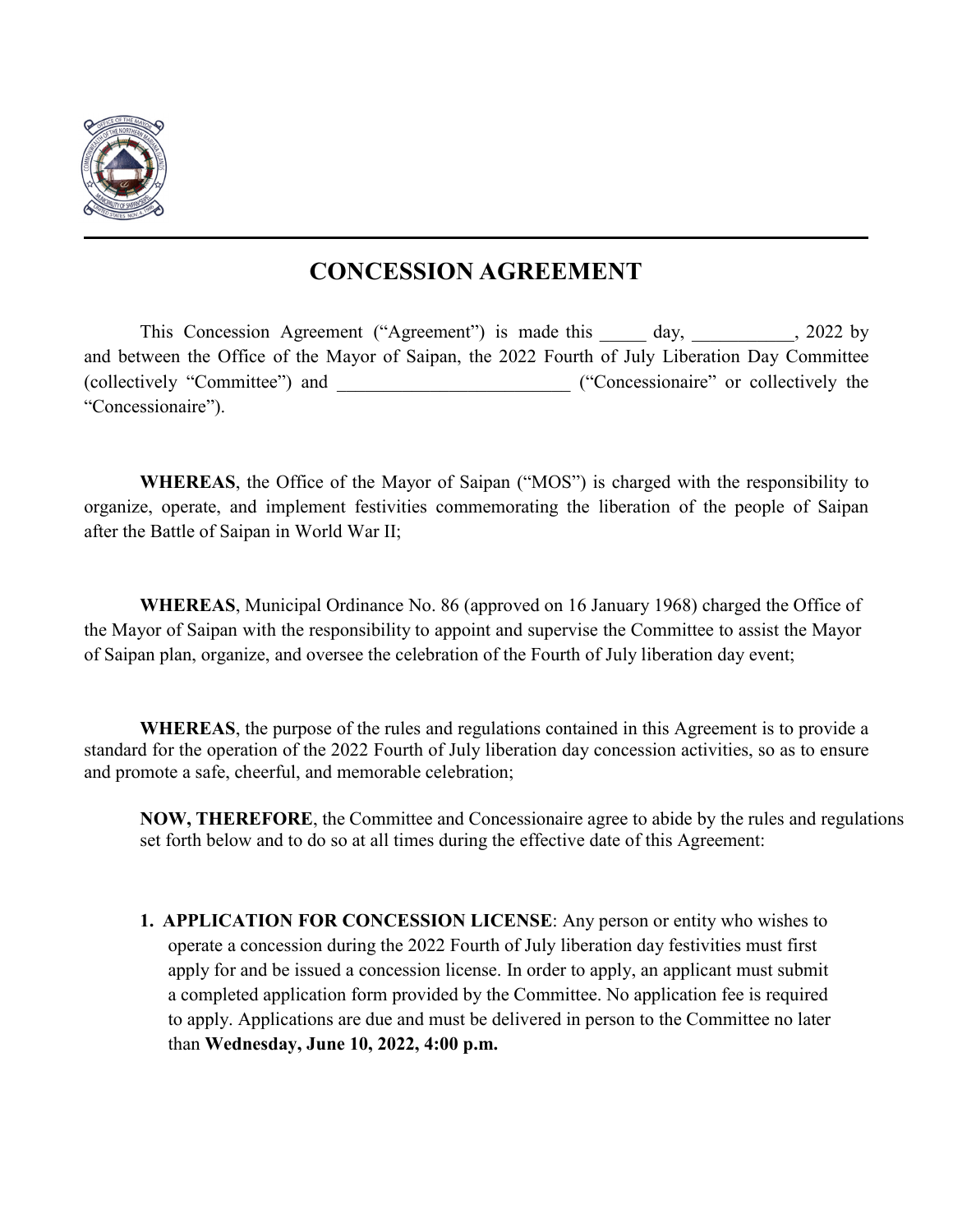## **2. APPLICATION FEE FOR BEER AND NON-ALCHOLIC BEVERAGES CONCESSION**

No more than four concession licenses shall be issue to concessionaires to operate within the alcohol and non-alcohol concession restricted area. No more than four concession stalls shall be available in the alcohol and non-alcohol concession restricted area. An applicant for a license to operate an alcohol and non-alcohol concession shall pay an application fee of \$300.00 per concession stall, which payment must be made before a license may be issued. Payment must be made to: Liberation Day Committee

An alcohol and non-alcohol concessionaire shall be limited to selling alcoholic and nonalcoholic beverages, like bottled water, canned sodas, bottled flavor non-alcoholic drinks, and other non-alcoholic beverages. An alcohol and non-alcohol concessionaire is not permitted or licensed to sell food items, including but not limited to, hot foods, sandwiches, snacks, chasers, etc.

- **3. DECISION ON APPLICATIONS:** The Committee will determine which concession applications are approved within five (5) working days of the deadline for submission. Each approved applicant will be notified of its approval by a telephone of the Committee's decision. An approved applicant may not begin operation of its concession until issued a concession license by the Committee.
- **4. ISSUANCE OF CONCESSION LICENSE**: The Committee will issue a concession license to an approved applicant upon its submission of all required forms, documents, permits, licenses, certificates, fees etc., as listed by this Agreement, or as requested by the Committee.

In order to keep its concession license, Concessionaire must adhere to applicable laws and regulations requiring food handlers to attend workshops for licensing, inspection visits to sites, etc. Concessionaire may be requested to display proof of concession licensing at any time during the 2022 Fourth of July liberation day festivities by the Committee or other government agency.

Concessionaire may cancel or terminate its concession license at any time after issuance. Upon cancellation or termination of the concession license by the Concessionaire, Concessionaire shall physically vacate the concession space by removing all personal property from the concession space and shall cease entering, using, and occupying the space.

**5. DURATION OF FESTIVITIES**: The 2022 Fourth of July liberation day festivities is scheduled to commence on Thursday, 30 June, 2022 and will conclude on Monday, 4 July, 2022. Festivity hours are as follows: Thursday, June 30, 2022 through Sunday, July 3, 2022, 6:30 P.M. to 10:00 P.M. On Monday, July 4, 2022, festivities will open from 9:00 A.M. and closed at 10:30 P.M.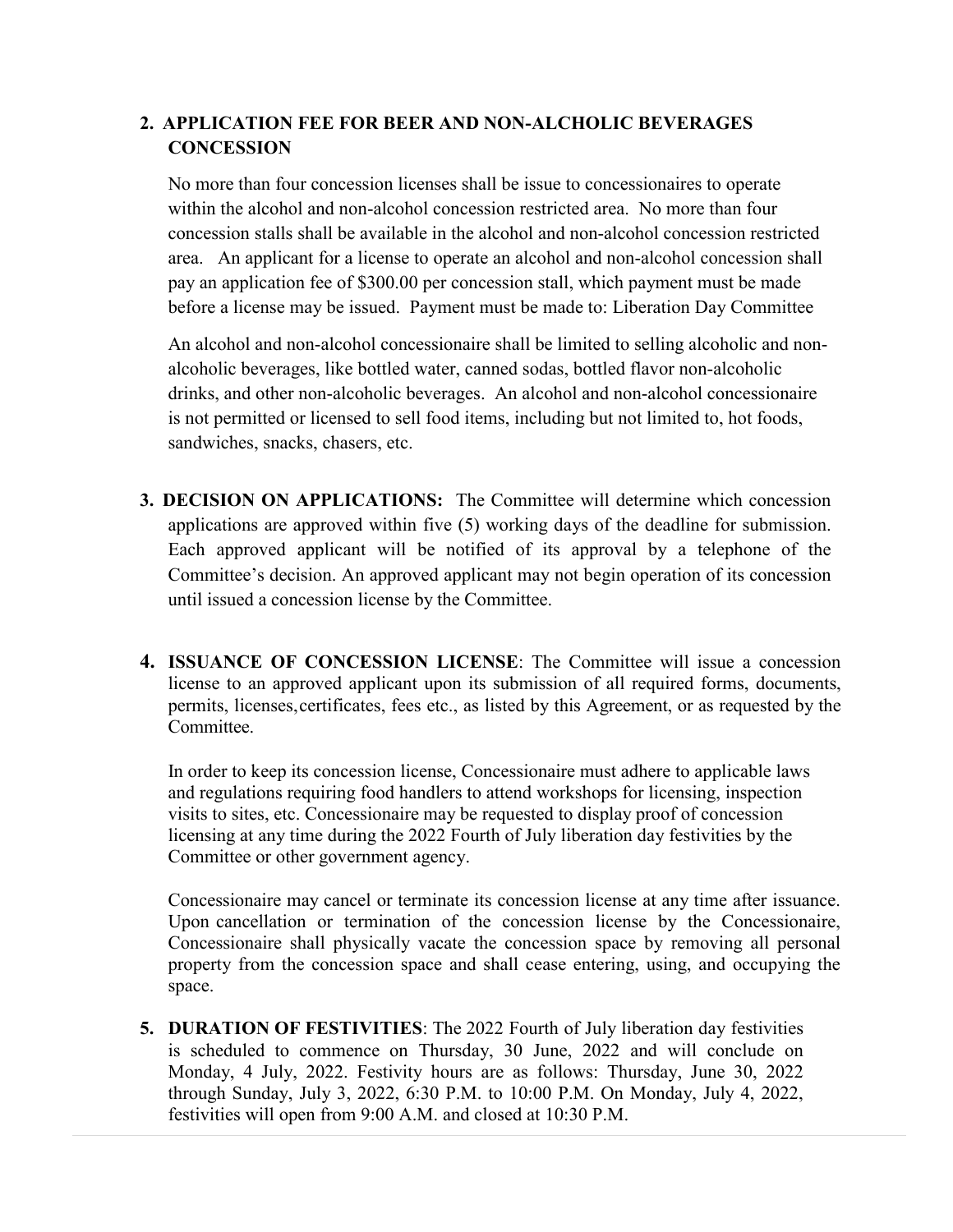The time period during which the 2022 Fourth of July liberation day festivities will occur is subject to possible change depending on weather and other circumstances beyond the control of the Committee that might require an alteration in the dates and/or hours of operation of the activities. Concessionaire acknowledges that inclement weather or other circumstances affecting the health and safety of participants may necessitate the alteration of the days and/or hours of operation of the festivities. The Committee will promptly notify Concessionaire of any such alterations in the operation schedule of festivities.

**6. LOCATION OF CONCESSION BOOTH**: The designated location of each concession booth will be determined by a lottery and each Concessionaire will be informed of its assigned booth number after the lottery is concluded. The results of the lottery shall be final and no changes as to designation shall be made. The Committee may at its sole discretion allow a one-time redrawing of lots if undrawn lots remain available. A Concessionaire shall operate only its specific concession and within the physical boundaries of its designated concession booth and allotted space. The Committee will set the time and date for the drawing of concession booths.

No drawing of booths by lottery will be conducted for applicants that the Committee has approved to operate during the 2022 Fourth of July liberation day festivities, if the approved applicants will be continuing their operations during the 2022 Fourth of July liberation day festivities after the conclusion of the 2022 Taste of the Marianas.

| No. | <b>Type of Concession</b>             | <b>Concession Booth Size</b> |
|-----|---------------------------------------|------------------------------|
|     |                                       |                              |
|     | Food                                  | $8' \times 10'$              |
|     | <b>Carnival Games</b>                 | $8' \times 10'$              |
| 3.  | Souvenir/ Retail Items                | $8' \times 10'$              |
|     | Arts and Crafts                       | $8' \times 10'$              |
|     | Alcoholic and Non-alcoholic Beverages | $10' \times 10'$             |

## **7. SIZE OF CONCESSION BOOTH**: Concession booth sizes are as follows:

If approved by the Committee, a concessionaire operating a food or non-food concession who is assigned to a 8' x 10' booth may be permitted to extend up to 10 feet behind the booth. The Concessionaire may be permitted by the Committee to extend not to exceed 5 feet on one side of the booth, measured from the posts on the side of the booth where the extension may be permitted. No Concessionaire is authorized to extend forward. Any authorized extension must be constructed in compliance with the standards set by the Committee and as authorized by the Department of Fire and Emergency Medical Services.

Food and non-food concessionaires, with the exception of the alcohol and non-alcoholic concessionaires, are not licensed to sell alcoholic or non-alcoholic drinks. With the exception of the alcoholic and non-alcoholic concessionaires, food concessionaires may include one nonalcoholic drink with any food item it sells. Non-food concessionaires, with the exception of alcoholic and non-alcoholic concessionaires are not licensed to sell food and drinks.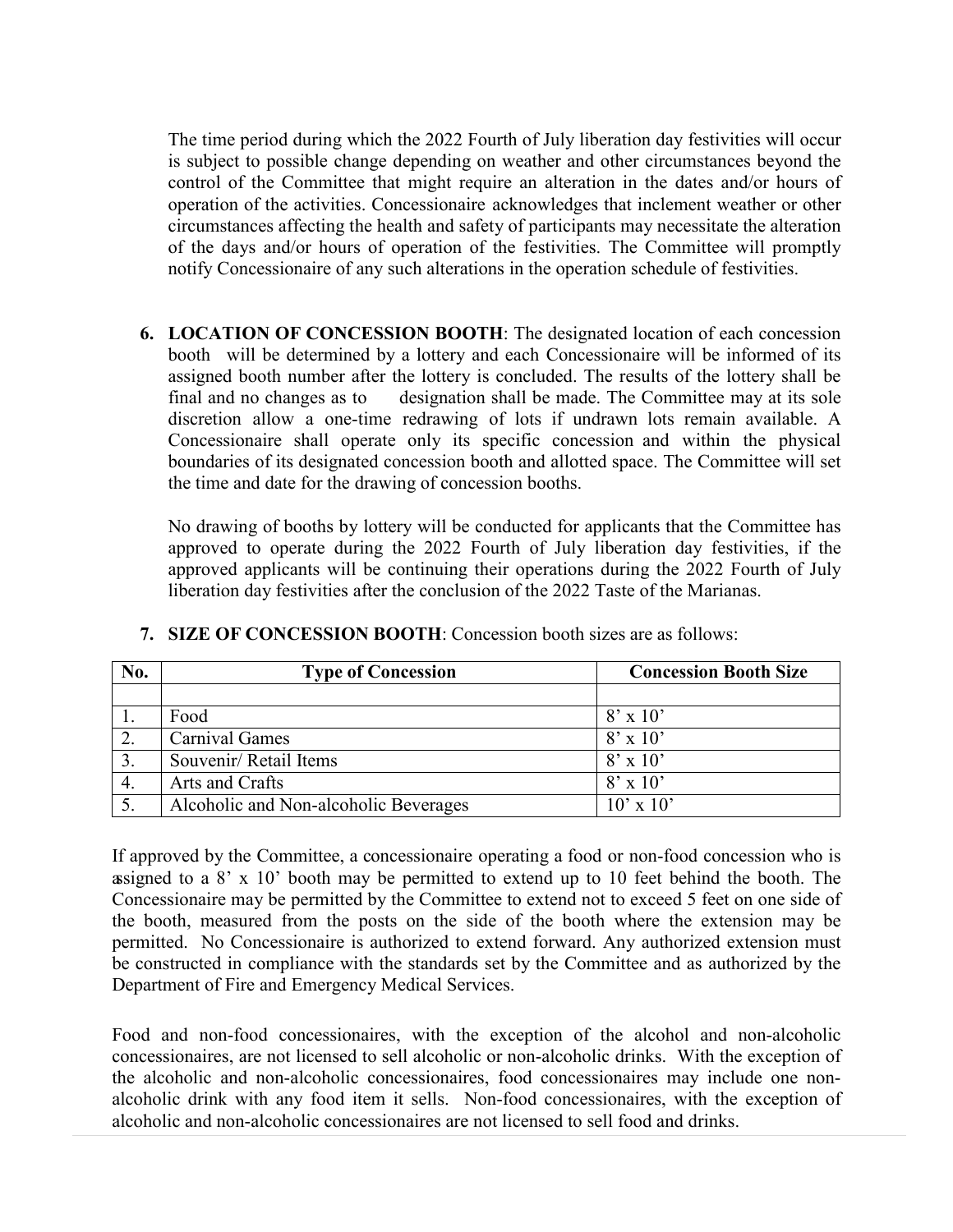**8. OPERATION OF CONCESSION BOOTH**: A concessionaire shall maintain its designated booth in a tidy and presentable manner at all times during the 2022 Fourth of July liberation day festivities. All concession booths must remain lit and have an adult employee or adult representative physically present in the booth **up to thirty minutes before the close of that day's event**. A Concessionaire is prohibited from closing early or leaving its booth unattended at any time except as otherwise permitted in this Agreement.

In the event a Concessionaire is unable to continue operations due to being "sold out" of merchandise or other item being sold, then Concessionaire shall prominently display a "Sold Out" sign to notify the public of that fact. The Committee shall provide a "Sold Out" sign to Concessionaire for this purpose prior to the start of festivities.

Concessionaire must immediately notify the Committee if its booth is non-operational for any reason. Even if non-operational, Concessionaire must remain physically present in its booth and keep its booth fully lit until at least thirty minutes before the close of that day's festivities.

Concessionaire or its employees, guests, agents or representatives shall not be permitted to consume alcoholic beverages, controlled drugs, or cannabis within Concessionaire's designated concession area at any time during the 2022 Fourth of July liberation day festivities. Concessionaire agrees not to display or advertise pornographic materials whatsoever. Concessionaire shall not play loud music or other recording or live messages that would interrupt with the 2022 Fourth of July liberation day entertainment shows.

**9. MAINTENANCE OF CONCESSION BOOTH**: Concessionaire shall at all times keep its designated concession booth and the immediate area around its concession booth clear of debris, trash, garbage, etc. Concessionaire shall place all trash in a secured heavy-duty plastic bag. Concessionaire shall dispose of all trash in the designated garbage containers. A Concessionaire shall not store trash in open containers or in trash bags in its designated concession booth or in the immediate area of its concession booth at any time. Concessionaire shall not litter within the 2022 Fourth of July festival grounds.

Concessionaire shall not nail or attach objects to any tree situated on the 2022 Fourth of July festival grounds. Concessionaire shall not dig, excavate, pour concrete, or install or construct any object on the festival grounds.

**10. FLOORING OF CONCESSION BOOTH**: Concessionaire shall elevate the floor of its designated concession booth no less than five inches above existing grade. Concessionaire must cover the floor area from corner to corner of its concession booth with plywood or any other material that is commonly used for flooring. There is no exemption for this requirement. Concessionaire shall solely be responsible for the cost and expense related to the purchase of the materials for flooring and labor for the installation of the flooring. At the conclusion of the 2022 Fourth of July festivities, the Concessionaire shall immediately remove and haul away all flooring materials it purchased and installed in its designated concession booth. The Committee shall not be responsible for any damage or loss (including theft) to the flooring materials for any reason.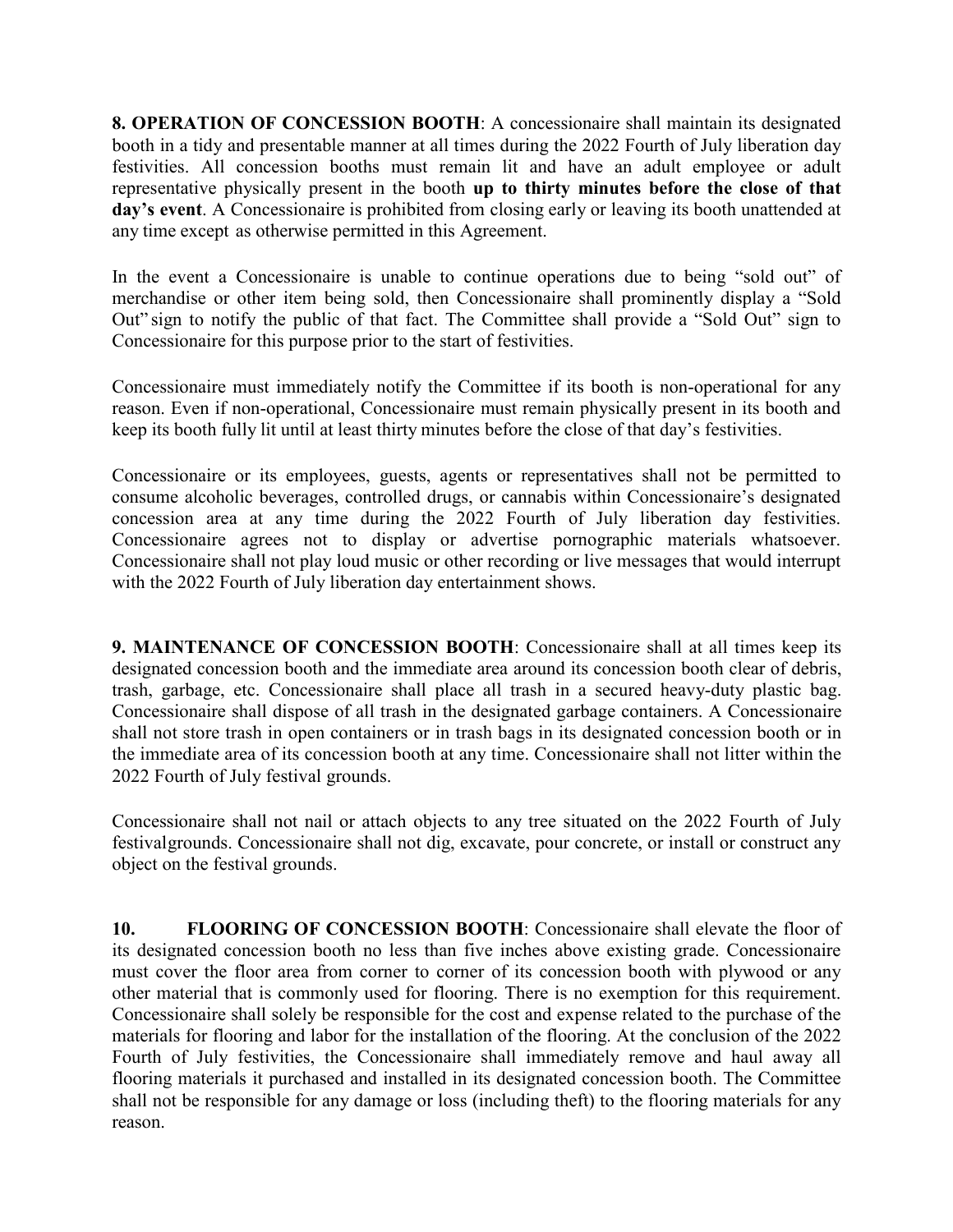**11. SECURITY OF CONCESSION BOOTH**: Concessionaire shall be solely responsible for securing its concession booth from loss (including theft) or damage during the 2022 Fourth of July liberation day festivities. The Committee shall not be responsible to the Concessionaire for loss (including theft) or damage to Concessionaire's booth including property located therein.

**12. BUSINESS LICENSE AND OTHER PERMITS:** Concessionaire must have a valid CNMI business license. Concessionaire must have a valid CNMI issued permit to sell alcoholic beverages on the festival grounds. No alcoholic beverages shall be raffled as a prize.

Concessionaire must have a valid fire code permit from the CNMI Department of Fire and Emergency Medical Services. Concessionaire must keep a working fire extinguisher at all times of operations in its designated booth that has been inspected and approved by the CNMI Department of Fire and/or a licensed vendor.

Concessionaire must have a valid health certificate and sanitary permit issued by the CNMI including the government, if applicable, certifying the Concessionaire and its food handlers to have met the requirements for food handling. Concessionaire selling food or beverages must install a front splash shield on its food display counter. Installation of a front splash shield is not an option but a requirement. Concessionaires is solely responsible for paying the cost of buying a front shield and installing it, which payment is not reimbursable by the Committee.

Concessionaire must conspicuously display its business license and permits within its designated booth so that they are visible to the public. Concessionaire must comply with all conditions for maintaining any required permits. Concessionaire must comply with all health related and safety regulations applicable under CNMI law.

**11. INSURANCE**: Concessionaire must be insured by an insurance provider that is licensed to conduct business in the CNMI. Concessionaire must have insurance coverage against third-party claims for injury or loss (including property damage and theft) related to or in connection with Concessionaire's operation of its concession during the 2022 Fourth of July festivities. Concessionaire must include the Committee, the Office of the Mayor of Saipan, and the CNMI government as named insureds.

If Concessionaire fails to procure appropriate insurance then it shall agree to personally indemnify the Committee and the MOS as well as their respective employees, agents and representatives from any liability for third-party claims for injury or loss (including property damage and theft) related to or in connection with Concessionaire's operation of concessions during the 2022 Fourth of July festivities.

Concessionaire shall also execute whatever other releases of liability issued by the Committee for any injury or loss (including property damage and theft) incurred to Concessionaire or its employee, agents or representatives during the course of the 2022 Fourth of July festivities.

**12. FINANCIAL REPORT**: Concessionaire shall submit a detailed financial report to the Committee no later than fifteen (15) calendar days after the last day of 2022 Fourth of July festivities. This detailed report shall show Concessionaire's daily gross revenue and expenses for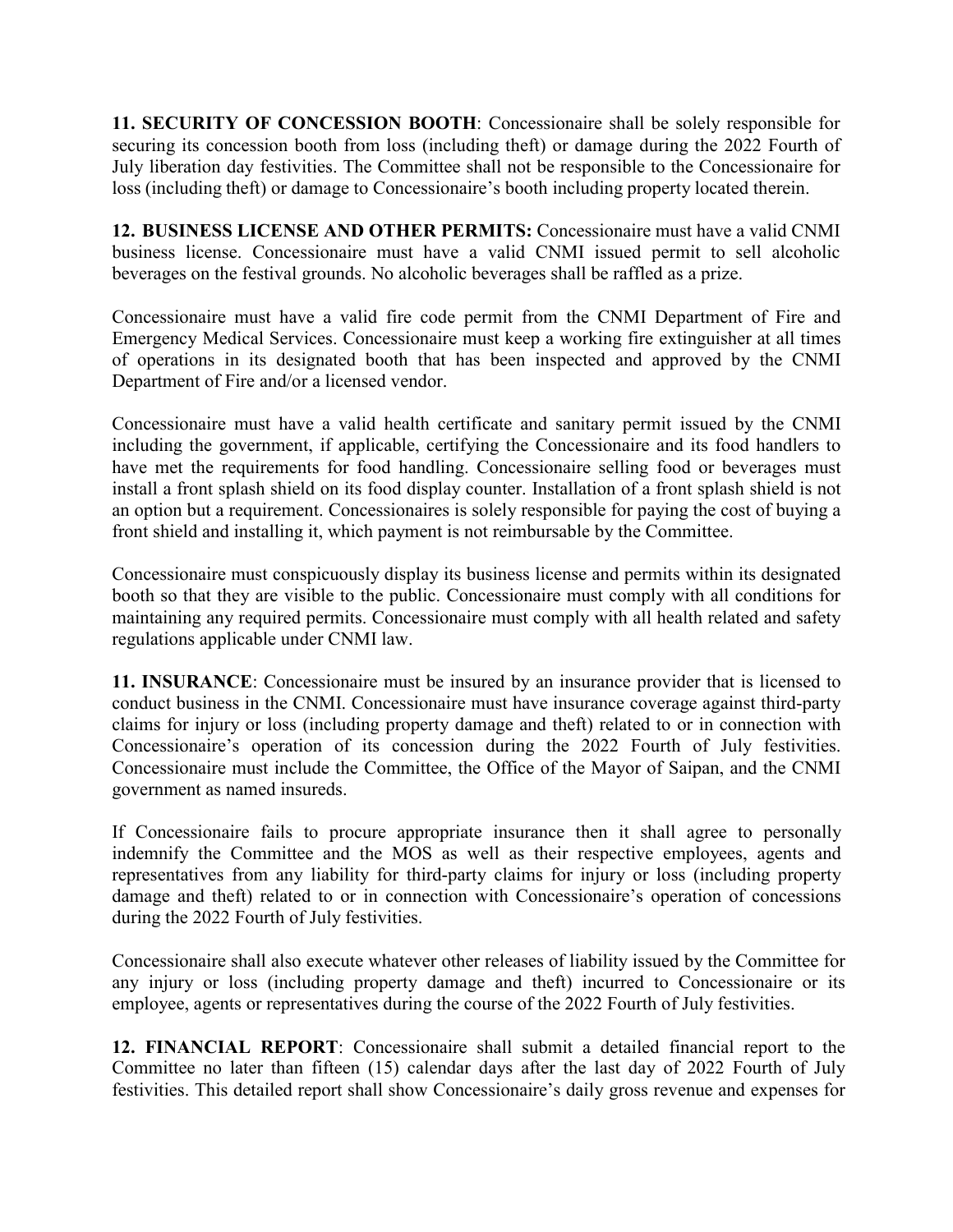the operation of its concession. For uniformity and consistency, the Committee will provide the specific financial report form that must be completed and submitted by each Concessionaire.

A Concessionaire shall submit its financial report to the Office of the Mayor of Saipan in person. The Committee is required by the Department of Public Lands to report to that agency the amount of revenue raised during the festivities, and the Committee agreed to the requirement as part of the condition to enter, use, and occupy the Garapan Fishing Base for the operation of the 2022 Fourth of July festivities.

**13. DAMAGE TO COMMITTEE PROPERTY**: Concessionaire shall take reasonable precautions to protect property belonging to the Committee and/or third-parties from loss (including theft) or damage. Property belonging to the Committee or third-parties include all materials, supplies, objects, vehicles, tents, electrical wires, etc. that do not belong to the Concessionaire that Concessionaire is licensed to use for purposes of operating a concession in the 2022 Fourth of July festivities.

Concessionaire shall and agrees to be responsible for paying the Committee actual cost and expense to repair or replace property belonging to the Committee or an affected third-party that Concessionaire lost (including theft) or damaged during the 2022 Fourth of July festivities, upon a determination by the Committee or another agent charged with investigating the damage or loss, the Committee shall be the sole decision maker as to the selection of a company to perform any repair or delivery of a replacement for the property damaged by Concessionaire.

**14. ELECTRICAL SERVICES**: Concessionaire shall comply with requirements for electric services or connection as established by the Committee. For safety and prevention from loss or damage to persons and property caused by electrical failure, short circuit, or grounding, Concessionaire must at all times comply with the instruction and direction, oral or written, of the Committee. A Concessionaire shall not hold the Committee responsible for damage to appliance, equipment, or property caused by electrical power surge or low voltage.

**15. LIGHT BULBS**: Concessionaire shall solely be responsible for the replacement of burnt out light bulbs in its designated concession booth. Concessionaire shall purchase replacement bulbs at its own expense and shall not demand or claim reimbursement from the Committee for the cost of the replacement bulbs. At the conclusion of the 2022 Fourth of July festivities, Concessionaire may remove and take light bulbs that it purchased using its own funds. Concessionaire shall consult with the Committee prior to replacing burnt out light bulbs and shall follow the instruction of the Committee on the type of bulbs to use or install to replace burnt out bulbs.

**16. PENALTIES**: Concessionaire shall comply with all the terms and conditions set forth in this Agreement at all times. A Concessionaire that fails to abide by this Agreement shall be subject to the following penalties:

| <b>First Violation:</b> | Issuance of a written warning.                                                          |
|-------------------------|-----------------------------------------------------------------------------------------|
| Second Violation:       | Fine in the amount of 100.00 and issuance of a second written warning.                  |
| Third Violation:        | Termination or revocation of Agreement, which shall not be reviewable<br>or appealable. |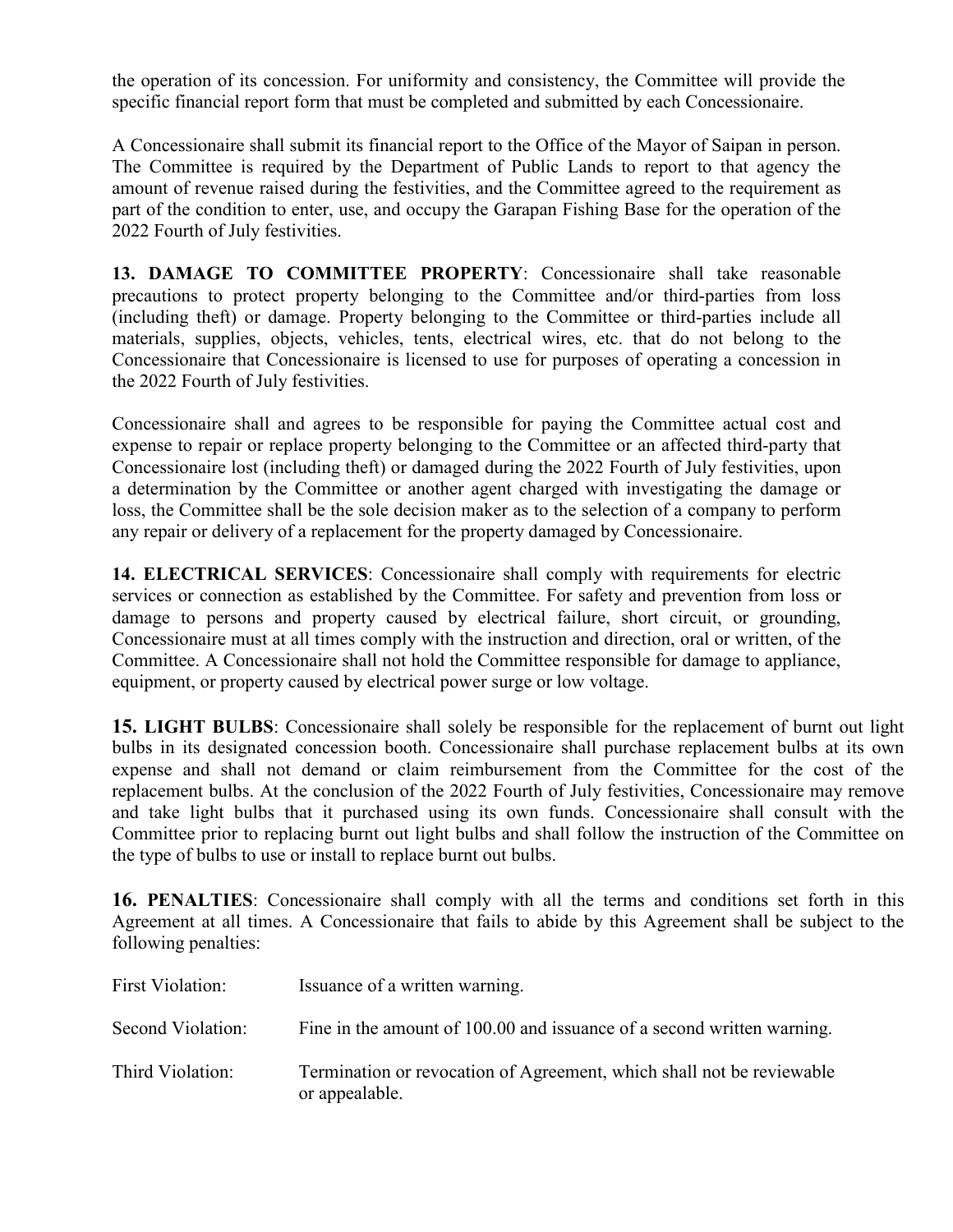Upon termination or revocation of Concessionaire's concession license, the Concessionaire shall cease operation and peacefully vacate the concession booth by removing all personal property and persons from the designated booth no later than three calendar days from the effective date of termination or revocation.

**17. INSPECTION**: The Committee or its employees, agents or representatives shall be permitted to enter a Concessionaire's booth at any time for purposes of conducting spot checks to ensure compliance with these Rules.

**18. BINDING EFFECT**: The covenants and conditions contained in this Agreement shall apply to and bind the parties and their heirs, legal representatives, successors and permitted assigns of the parties.

**19. MODIFICATION**: The Committee may amend, alter, change or modify any part of this Agreement at any time by giving Concessionaires at least five days advance written notice of the effective date of the amendment, alteration, modification, or change. The Committee may take into consideration a Concessionaire's written view in support or opposition to an amendment, alteration, modification or change.

**20. SEVERABILITY**: If any part or parts of this Agreement shall be held unenforceable for any reason, the remainder of this Agreement shall continue in full force and effect. If any provision of this Agreement is deemed invalid or unenforceable by any court of competent jurisdiction, and if limiting such provision would make the provision valid, then such provision shall be deemed to be construed as so limited.

**21. INDEMNIFICATION**: Concessionaire shall indemnify and hold the Office of the Mayor of Saipan and the Committee their employees, agents, representatives, and assigns harmless from any liability related to Concessionaire's operation of its concession during the 2022 Fourth of July festivities including but not limited to liability arising from personal injury suffered by the Concessionaire or related third- parties, Concessionaire's guests or occupants of Concessionaire's booth.

**22. FULL AUTHORITY**: Concessionaire warrants and represents he/she has full and unrestricted rights, power and authority to enter into this Agreement and to perform all the terms, conditions, and covenants described in this Agreement. Concessionaire shall indemnify, defend and hold harmless the Office of the Mayor of Saipan, the Committee, their employees, agents, representatives, and assigns from any challenges, lawsuits, or legal determinations made that Concessionaire lacked authority to execute this Agreement including reasonably foreseeable damages arising thereto.

**23. NO PRESUMPTION AGAINST DRAFTER**: The parties hereby waive any claim or presumption which otherwise exists against the drafter of this Agreement.

**24. WAIVER**: The failure of any party to enforce any provision of this Agreement shall not be deemed a waiver or limitation of that party's right to subsequently enforce and compel strict compliance with every provision of this Agreement.